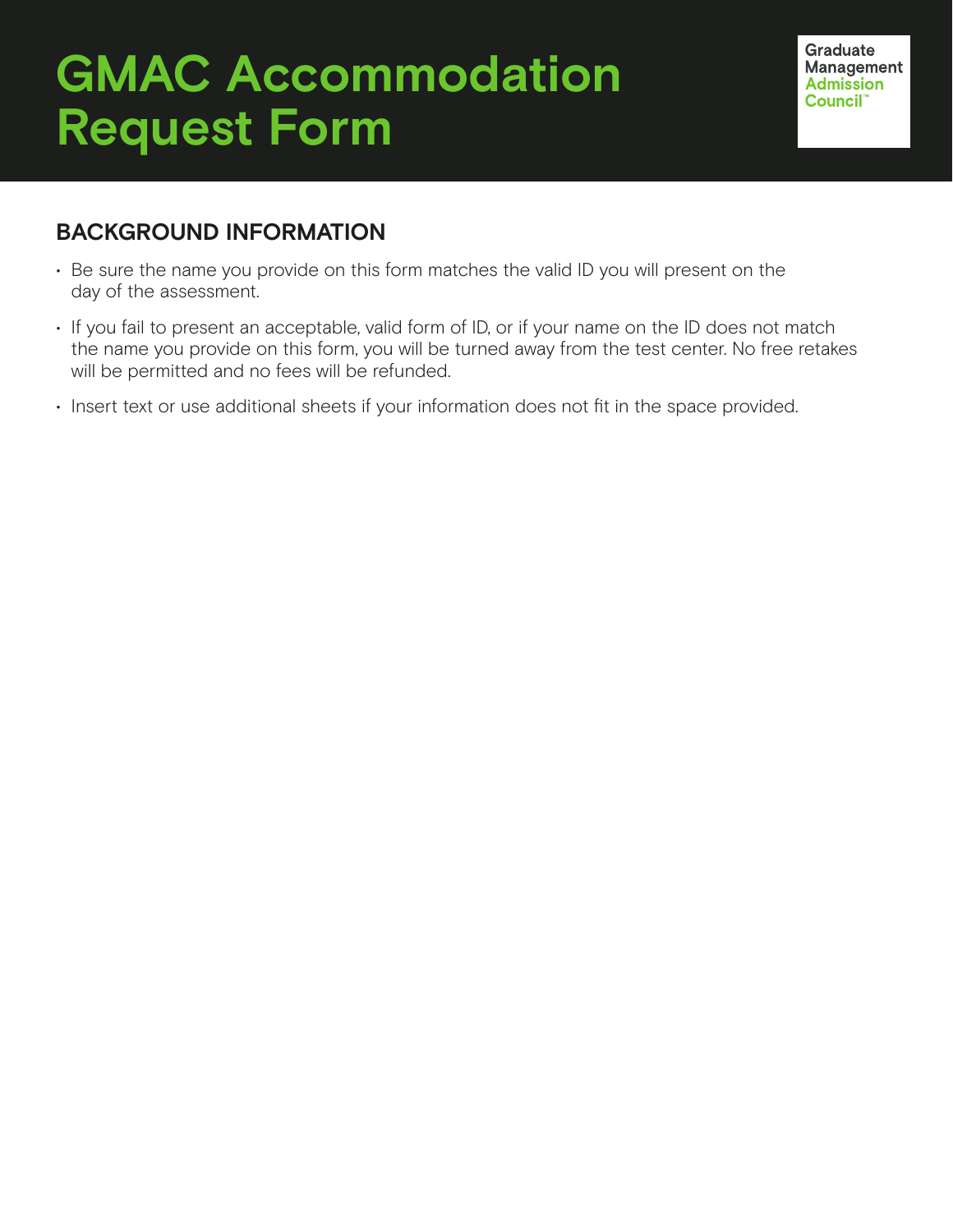| Title<br>$\Box$ Mr.                    | $Mrs$ .                        | <b>Miss</b>                                                                              | $\Box$ Ms. |                    | $\Box$ Dr. | Other                                                        |                             |      |
|----------------------------------------|--------------------------------|------------------------------------------------------------------------------------------|------------|--------------------|------------|--------------------------------------------------------------|-----------------------------|------|
|                                        | First Name (Given Name)*       |                                                                                          |            |                    |            |                                                              |                             | M.I. |
|                                        |                                |                                                                                          |            |                    |            |                                                              |                             |      |
|                                        | Last Name (Family or Surname)* |                                                                                          |            |                    |            |                                                              |                             |      |
| Suffix<br>$\Box$ Jr.                   | Sr.                            | $\Box$ II                                                                                | $\  \ $    |                    | IV         | Other                                                        |                             |      |
| Gender                                 |                                |                                                                                          |            |                    |            |                                                              |                             |      |
|                                        | Address (Number and Street)*   |                                                                                          |            |                    |            |                                                              |                             |      |
| Address Line 2                         |                                |                                                                                          |            |                    |            |                                                              |                             |      |
|                                        |                                |                                                                                          |            |                    |            |                                                              |                             |      |
| City*                                  |                                |                                                                                          |            | State or Province* |            |                                                              | Postal Code                 |      |
|                                        | Daytime Telephone*             |                                                                                          |            | Evening Telephone  |            |                                                              |                             |      |
|                                        |                                |                                                                                          |            |                    |            |                                                              |                             |      |
| Email Address*                         |                                |                                                                                          |            |                    |            |                                                              | Date of Birth (mm/dd/yyyy)* |      |
|                                        |                                | If you are a US citizen residing in the US, select your ethnic or racial identification: |            |                    |            |                                                              |                             |      |
| Asian<br>Hispanic<br>Latinx<br>Mexican | African American or Black      | American Indian, or other Native American                                                |            |                    |            | Multiethnic<br>Multiracial<br>Puerto Rican<br>White<br>Other |                             |      |

**\*Required information**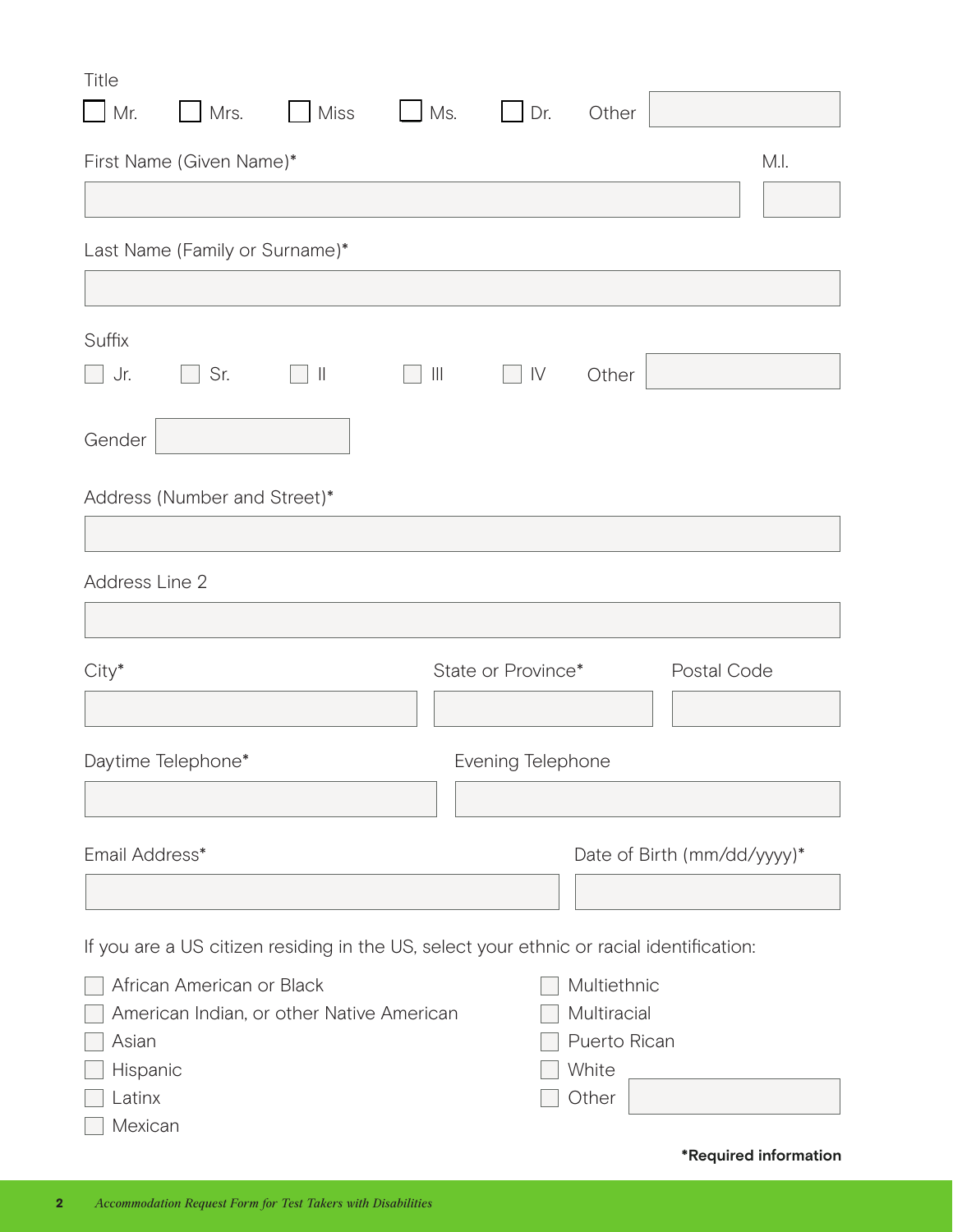When do you plan to start a graduate management program (mm/yyyy):

Nature of your disability (check all that apply and list specific diagnoses):

| Physical                                                                                               |      |  |  |  |  |  |  |  |
|--------------------------------------------------------------------------------------------------------|------|--|--|--|--|--|--|--|
| Attention-Deficit/<br>Hyperactivity Disorder (ADHD)                                                    |      |  |  |  |  |  |  |  |
|                                                                                                        |      |  |  |  |  |  |  |  |
| Learning                                                                                               |      |  |  |  |  |  |  |  |
| Psychological                                                                                          |      |  |  |  |  |  |  |  |
| Vision                                                                                                 |      |  |  |  |  |  |  |  |
| Deaf/Hard of Hearing                                                                                   |      |  |  |  |  |  |  |  |
| Other                                                                                                  |      |  |  |  |  |  |  |  |
| When was your disability first diagnosed?                                                              |      |  |  |  |  |  |  |  |
| Less than<br>1-2 years ago<br>2-4 years ago<br>5 or more<br>1 year ago<br>years ago                    |      |  |  |  |  |  |  |  |
| Date of professional's most recent evaluation? (mm/dd/yyyy)                                            |      |  |  |  |  |  |  |  |
| Have you previously requested accommodations on any other standardized<br>examinations or assessments? |      |  |  |  |  |  |  |  |
| No<br>Yes<br>$\mathbf{L}$                                                                              |      |  |  |  |  |  |  |  |
| Have you previously received accommodations on any other standardized<br>examinations or assessments?  |      |  |  |  |  |  |  |  |
| No<br>Yes                                                                                              |      |  |  |  |  |  |  |  |
| If yes, please complete the following:                                                                 |      |  |  |  |  |  |  |  |
| Exam                                                                                                   | Date |  |  |  |  |  |  |  |
| <b>Accomodations Received</b>                                                                          |      |  |  |  |  |  |  |  |
|                                                                                                        |      |  |  |  |  |  |  |  |
|                                                                                                        |      |  |  |  |  |  |  |  |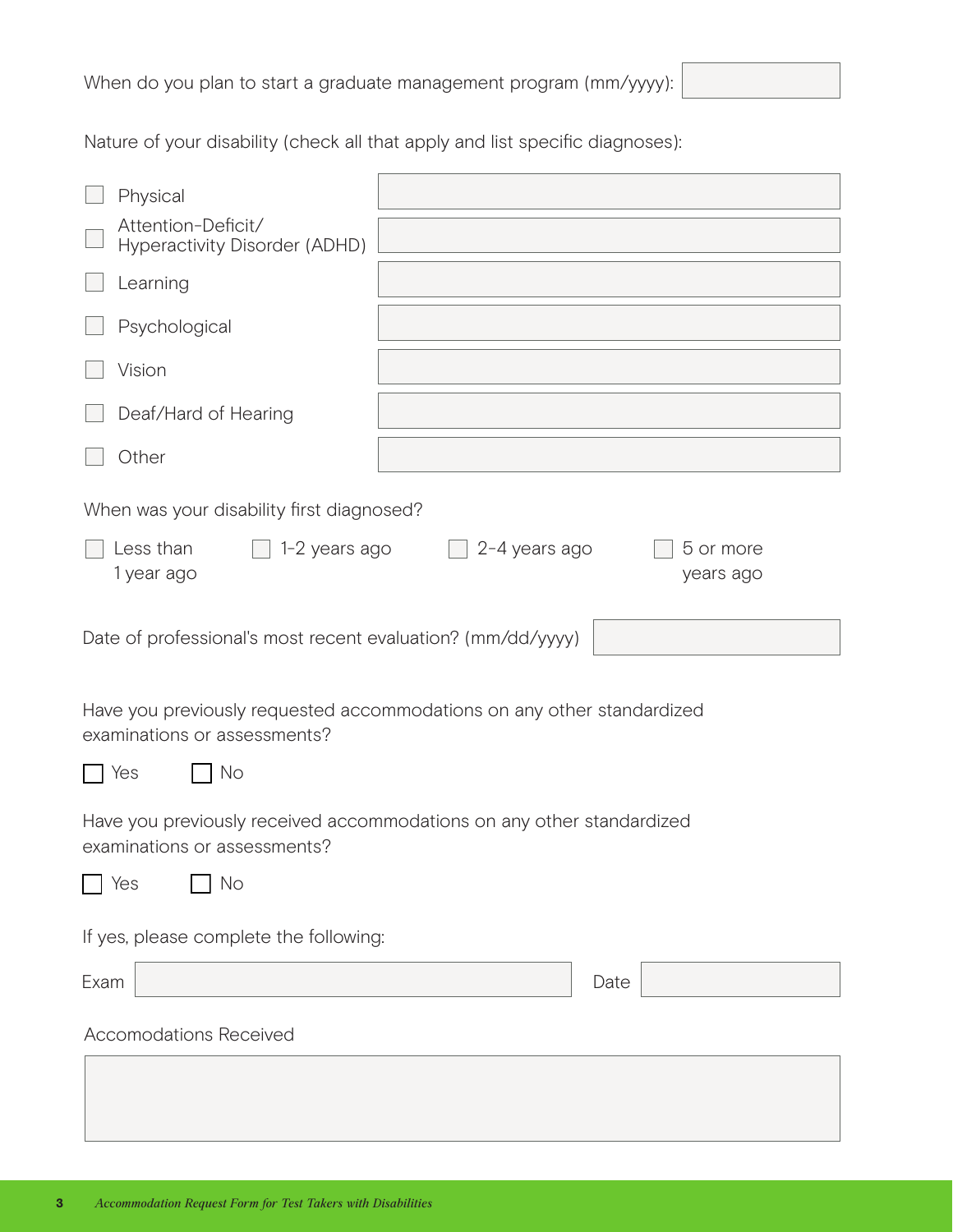| Exam                                          |                                                                                         | Date |  |
|-----------------------------------------------|-----------------------------------------------------------------------------------------|------|--|
| <b>Accommodations Received</b>                |                                                                                         |      |  |
|                                               |                                                                                         |      |  |
|                                               |                                                                                         |      |  |
|                                               | Did you receive accommodations while in college?                                        |      |  |
| No<br>Yes                                     |                                                                                         |      |  |
| If yes, what accommodations did you receive?  |                                                                                         |      |  |
|                                               |                                                                                         |      |  |
|                                               |                                                                                         |      |  |
| from your employer because of a disability?   | If you have been employed at any time since high school, did you receive accommodations |      |  |
| No<br>Yes                                     |                                                                                         |      |  |
|                                               | If yes, please explain what accommodations you received:                                |      |  |
|                                               |                                                                                         |      |  |
| If no, please explain:                        |                                                                                         |      |  |
|                                               |                                                                                         |      |  |
|                                               |                                                                                         |      |  |
| Accommodation request for current assessment: |                                                                                         |      |  |
| 50% additional time                           |                                                                                         |      |  |
| 100% additional time                          |                                                                                         |      |  |

Access to equipment (e.g., medical device)

□ Other-explain below: